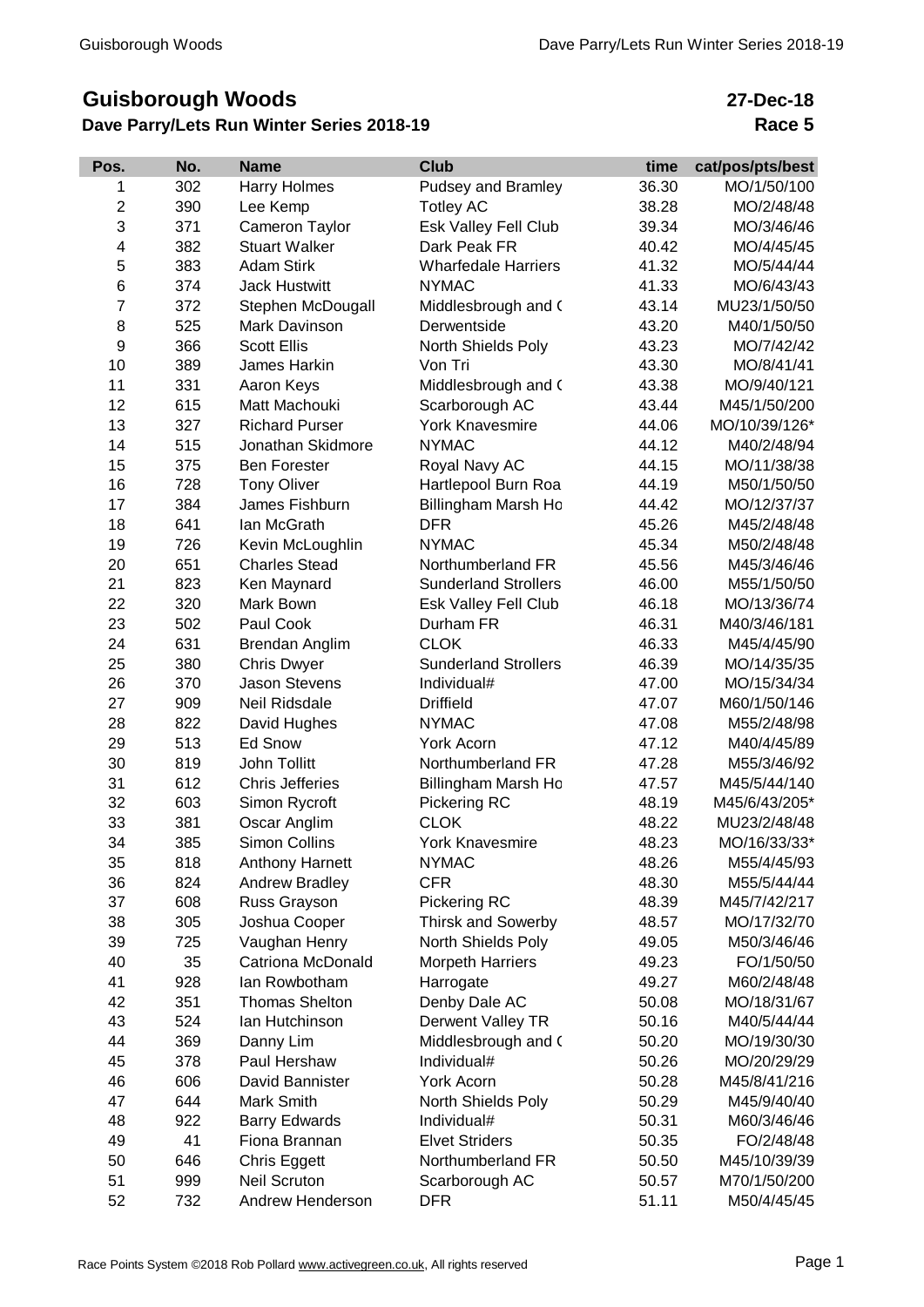| 53  | 42             | Eli Barnbrook             | <b>New Marske Harriers</b>  | 51.17 | FU23/1/50/50  |
|-----|----------------|---------------------------|-----------------------------|-------|---------------|
| 54  | 521            | Mike Quinn                | Esk Valley Fell Club        | 51.22 | M40/6/43/43*  |
| 55  | 526            | <b>Richard Hanley</b>     | North Shields Poly          | 51.34 | M40/7/42/42   |
| 56  | 314            | <b>Tristan Featherby</b>  | Pocklington                 | 51.39 | MO/21/28/60   |
| 57  | 159            | <b>Hester Butterworth</b> | Scarborough AC              | 51.49 | F45/1/50/100  |
| 58  | 508            | <b>Steve Sanders</b>      | Penistone FR                | 51.56 | M40/8/41/85   |
| 59  | 602            | <b>Tony Millard</b>       | <b>Bluelagooners Triath</b> | 52.16 | M45/11/38/152 |
| 60  | 38             | Hannah Bradley            | <b>CFR</b>                  | 52.16 | FO/3/46/46    |
| 61  | 717            | James Lee                 | <b>NYPT</b>                 | 52.35 | M50/5/44/84   |
| 62  | 921            | Karl Edwards              | Hartlepool Burn Roa         | 52.41 | M60/4/45/45   |
| 63  | 504            | Dale Hepples              | Scarborough AC              | 52.56 | M40/9/40/121  |
| 64  | 386            | John Davidson             | Individual#                 | 53.24 | MO/22/27/27   |
| 65  | 527            | <b>Chris Williams</b>     | Hartlepool Burn Roa         | 53.28 | M40/10/39/39  |
| 66  | 925            | <b>Michael Bennett</b>    | <b>Elvet Striders</b>       | 53.46 | M60/5/44/44   |
| 67  | 821            | Nigel Briggs              | <b>NYMAC</b>                | 54.03 | M55/6/43/89*  |
| 68  | 379            | <b>Ashley Brown</b>       | Individual#                 | 54.05 | MO/23/26/26   |
| 69  | 44             | <b>Kirsty Struthers</b>   | <b>NYMAC</b>                | 54.13 | FO/4/45/45    |
| 70  | 926            | Peter Mullarkey           | <b>Saltwell Harriers</b>    | 54.20 | M60/6/43/43   |
| 71  | 32             | Claire Haslam             | Individual#                 | 54.25 | FO/5/44/44    |
| 72  | 652            | <b>Steven Small</b>       | Middlesbrough and (         | 54.44 | M45/12/37/37  |
| 73  | 45             | Kimberley Skiba           | <b>NYMAC</b>                | 54.52 | FO/6/43/43    |
| 74  | 387            | Lee Athersmith            | <b>Wharfedale Harriers</b>  | 54.57 | MO/24/25/25   |
| 75  | 275            | Sue Haslam                | Scarborough AC              | 55.14 | F60/1/50/200  |
| 76  | 642            | <b>Mark Milner</b>        | <b>Darlington Harriers</b>  | 55.20 | M45/13/36/36  |
| 77  | 37             | <b>Rachel Bentley</b>     | <b>Valley Striders</b>      | 55.22 | FO/7/42/42    |
| 78  | 706            | Andrew Peter Johnson      | <b>Beverley AC</b>          | 55.24 | M50/6/43/167  |
| 79  | 807            | <b>Julian Barwick</b>     | <b>NYMAC</b>                | 55.32 | M55/7/42/183* |
| 80  | 520            | <b>Christian Oxley</b>    | <b>Stockton Striders</b>    | 55.36 | M40/11/38/38  |
| 81  | 648            | Simon Drew                | Individual#                 | 55.40 | M45/14/35/35  |
| 82  | 8              | Sophie Smith              | Individual#                 | 56.24 | FO/8/41/81    |
| 83  | 250            | <b>Caroline Glover</b>    | <b>Wharfedale Harriers</b>  | 56.29 | F55/1/50/200  |
| 84  | 34             | Lorna McDonald            | Morpeth Harriers            | 56.33 | FO/9/40/40    |
| 85  | 363            | <b>Graham Bell</b>        | Individual#                 | 56.38 | MO/25/24/24   |
| 86  | 168            | Nina Mason                | <b>Elvet Striders</b>       | 56.49 | F45/2/48/48   |
| 87  | 364            | <b>Blaine Huntington</b>  | <b>Sedgefield Harriers</b>  | 56.58 | MO/26/23/23   |
| 88  | 367            | <b>Bruno Gonzalez</b>     | Individual#                 | 57.05 | MO/27/22/22   |
| 89  | 522            | John Walpole              | Redcar RC                   | 57.09 | M40/12/37/37  |
| 90  | 276            | Jane Hamp                 | Scarborough AC              | 57.09 | F60/2/48/146  |
| 91  | 36             | Jenna Maynard             | <b>Sunderland Striders</b>  | 57.30 | FO/10/39/39   |
| 92  | 647            | Andy Chapman Gibbs        | <b>York Knavesmire</b>      | 57.34 | M45/15/34/34  |
| 93  | 924            | <b>Steve Moss</b>         | Teesdale AC                 | 57.40 | M60/7/42/42   |
| 94  | 825            | <b>Mike Dales</b>         | <b>Perth Road Runners</b>   | 57.46 | M55/8/41/41   |
| 95  | 46             | Lucia Minto               | Quakers                     | 58.02 | FO/11/38/38   |
| 96  | 955            | <b>Mick Garratt</b>       | Esk Valley Fell Club        | 58.16 | M65/1/50/98   |
| 97  | 523            | Peter Gunn                | Individual#                 | 58.22 | M40/13/36/36  |
| 98  | 803            | Nicholas Cousins          | Pickering RC                | 58.35 | M55/9/40/173  |
| 99  | 153            | Julia Jackson             | Loftus and Whitby           | 58.48 | F45/3/46/142  |
| 100 | 918            | Dave Wallace              | Hartlepool Burn Roa         | 59.02 | M60/8/41/41   |
| 101 | 910            | <b>Richard Parkin</b>     | <b>Beverley AC</b>          | 59.15 | M60/9/40/129  |
| 102 | 734            | Darren Gibson             | Individual#                 | 59.21 | M50/7/42/42   |
| 103 | 171            | Nicola Mellor             | <b>Redcar Triathlon</b>     | 59.35 | F45/4/45/45   |
| 104 | 636            | Alan Simpson              | <b>Thirsk and Sowerby</b>   | 59.55 | M45/16/33/64  |
| 105 | 388            | Darren Stockdale          | Darlington Harriers         | 60.14 | MO/28/21/21   |
| 106 | $\overline{7}$ | Rebecca Dent              | Scarborough AC              | 60.19 | FU23/2/48/148 |
| 107 | 730            | Harry Harrison            | <b>Sunderland Strollers</b> | 60.24 | M50/8/41/41   |
| 108 | 736            | Simon Rek                 | Quakers                     | 61.16 | M50/9/40/40   |
| 109 | 810            | Mark May                  | Scarborough AC              | 61.26 | M55/10/39/126 |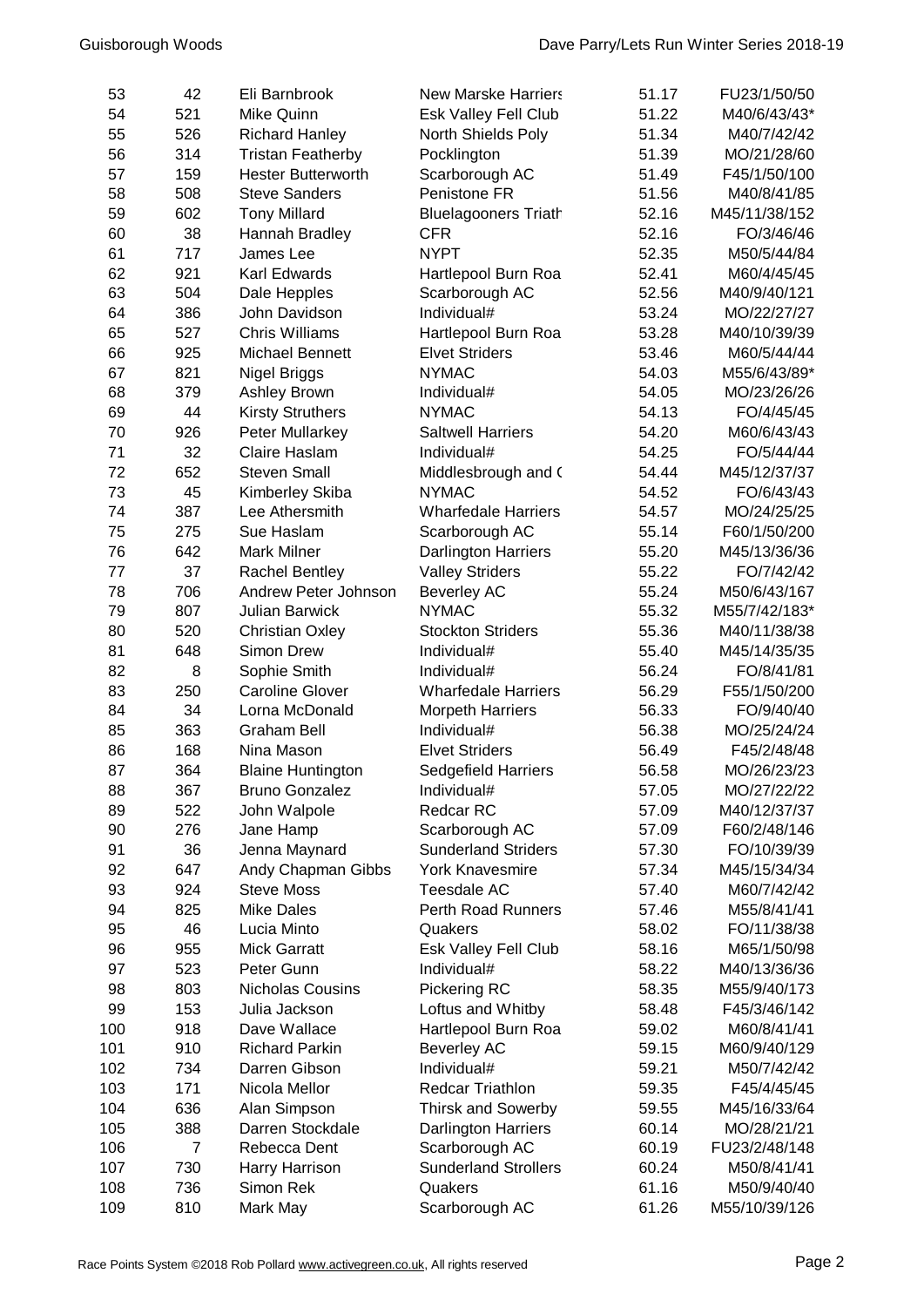| 110 | 927  | Paul Lyons               | <b>NYMAC</b>                | 61.30 | M60/10/39/39   |
|-----|------|--------------------------|-----------------------------|-------|----------------|
| 111 | 957  | Peter Myerscough         | <b>Sunderland Strollers</b> | 61.46 | M65/2/48/48    |
| 112 | 203  | <b>Denise Tunstall</b>   | <b>DFR</b>                  | 61.52 | F50/1/50/238   |
| 113 | 376  | Christopher Warin        | Individual#                 | 61.57 | MO/29/20/20    |
| 114 | 731  | Shaun McFarlane          | <b>Sunderland Strollers</b> | 61.59 | M50/10/39/39   |
| 115 | 917  | Christopher Wright       | <b>NYMAC</b>                | 62.12 | M60/11/38/38   |
| 116 | 956  | Eddie Meehan             | <b>NYMAC</b>                | 62.15 | M65/3/46/46    |
| 117 | 977  | Michael Hetherton        | Pickering RC                | 62.33 | M70/2/48/240   |
| 118 | 923  | <b>Bill Kirk</b>         | <b>Sunderland Strollers</b> | 62.47 | M60/12/37/37   |
| 119 | 735  | <b>Ray Foukles</b>       | Redcar RC                   | 62.50 | M50/11/38/38   |
| 120 | 214  | Fiona Manson             | <b>Perth Road Runners</b>   | 63.11 | F50/2/48/48    |
| 121 | 5    | Rebecca Aspin            | <b>New Marske Harriers</b>  | 63.33 | FU23/3/46/96   |
| 122 | 109  | Sarah Bowers             | Claremont                   | 63.35 | F40/1/50/50    |
| 123 | 373  | <b>Andrew Moss</b>       | North Dorset Tri            | 63.45 | MO/30/19/19    |
| 124 | 100  | <b>Hiede Coates</b>      | Scarborough AC              | 63.58 | F40/2/48/196   |
| 125 | 262  | Julie McNicholas         | <b>NYMAC</b>                | 64.18 | F55/2/48/48    |
| 126 | 729  | Paul Haydon              | <b>FRA</b>                  | 64.21 | M50/12/37/37   |
| 127 | 258  | Sue Slack                |                             | 64.31 |                |
|     |      |                          | Pickering RC                |       | F55/3/46/144   |
| 128 | 907  | <b>Bob Baker</b>         | Otley AC                    | 64.46 | M60/13/36/81   |
| 129 | 251  | Janet Cordingley         | <b>York Knavesmire</b>      | 65.01 | F55/4/45/141   |
| 130 | 278  | Jacqueline Edwards       | <b>Beverley AC</b>          | 65.18 | F60/3/46/46    |
| 131 | 172  | <b>Justine Williams</b>  | <b>Cleveland Tri Club</b>   | 65.20 | F45/5/44/44    |
| 132 | 256  | Sharon Gayter            | <b>NYMAC</b>                | 65.30 | F55/5/44/136   |
| 133 | 170  | Samantha Bruce           | <b>Saltwell Harriers</b>    | 65.44 | F45/6/43/43    |
| 134 | 174  | Carmilla Darwin          | <b>WAOC</b>                 | 65.51 | F45/7/42/42    |
| 135 | 33   | Nicola Harris            | <b>Blackhill Bounders</b>   | 65.53 | FO/12/37/37    |
| 136 | 815  | David Robinson           | <b>NYMAC</b>                | 66.09 | M55/11/38/123  |
| 137 | 204  | Barbara Beveridge        | Esk Valley Fell Club        | 66.30 | F50/3/46/179   |
| 138 | 813  | <b>Nick Coombes</b>      | Scarborough AC              | 66.31 | M55/12/37/119  |
| 139 | 362  | Benjamin Robinson        | Esk Valley Fell Club        | 66.32 | MU23/3/46/46   |
| 140 | 817  | William Gayter           | <b>NYMAC</b>                | 66.33 | M55/13/36/115  |
| 141 | 169  | Petra Chapman Gibbs      | <b>York Knavesmire</b>      | 66.34 | F45/8/41/41    |
| 142 | 280  | Janet Young              | <b>Elvet Striders</b>       | 66.34 | F65/1/50/50    |
| 143 | 639  | David Wotton             | Claremont                   | 66.35 | M45/17/32/61   |
| 144 | 111  | <b>Christine Wiseman</b> | Run Peterlee                | 67.00 | F40/3/46/46    |
| 145 | 649  | <b>Richard Schorah</b>   | <b>Sunderland Strollers</b> | 67.10 | M45/18/31/31   |
| 146 | 903  | Mark Edwards             | <b>NYMAC</b>                | 67.13 | M60/14/35/123  |
| 147 | 727  | David Peter Robinson     | <b>NYMAC</b>                | 67.26 | M50/13/36/36   |
| 148 | 804  | David Stephenson         | Pickering RC                | 67.30 | M55/14/35/199  |
| 149 | 391  | Hamish Hornby            | Individual#                 | 68.48 | MO/31/18/18    |
| 150 | 264  | <b>Claire Stewart</b>    | <b>Swaledale Runners</b>    | 68.58 | F55/6/43/43    |
| 151 | 392  | <b>Mark Shorting</b>     | North Shields Poly          | 69.00 | MO/32/17/17    |
| 152 | 365  | Craig Mitchinson         | Individual#                 | 69.45 | MO/33/16/16    |
| 153 | 1000 | Ronnie Sherwood          | <b>New Marske Harriers</b>  | 70.05 | M75/1/50/100   |
| 154 | 108  | Anne Marie Wilson        | <b>NYMAC</b>                | 70.20 | F40/4/45/45    |
| 155 | 279  | Anne Robson              | <b>NYMAC</b>                | 71.02 | F60/4/45/45    |
| 156 | 377  | <b>Terence Ward</b>      | Individual#                 | 71.20 | MO/34/15/15    |
| 157 | 261  | Clare Winspear           | Individual#                 | 71.40 | F55/7/42/42    |
| 158 | 806  | lan Robinson             | Esk Valley Fell Club        | 72.26 | M55/15/34/152* |
| 159 | 156  | Stephanie Lishman        | Individual#                 | 73.10 | F45/9/40/84    |
| 160 | 908  | Donald Buffham           | Otley AC                    | 73.31 | M60/15/34/76   |
| 161 | 951  | David Parke              | Scarborough AC              | 73.36 | M65/4/45/228   |
| 162 | 202  | Carina Pelucci           | Scarborough AC              | 74.30 | F50/4/45/176   |
| 163 | 167  | Angela Gibson            | North Shields Poly          | 74.37 | F45/10/39/39   |
| 164 | 151  | Debbie Rycroft           | Pickering RC                | 74.57 | F45/11/38/178* |
| 165 | 733  | Peter Lonsdale           | Individual#                 | 75.00 | M50/14/35/35   |
| 166 | 911  | Michael Punchard         | Pickering RC                | 75.14 | M60/16/33/116  |
|     |      |                          |                             |       |                |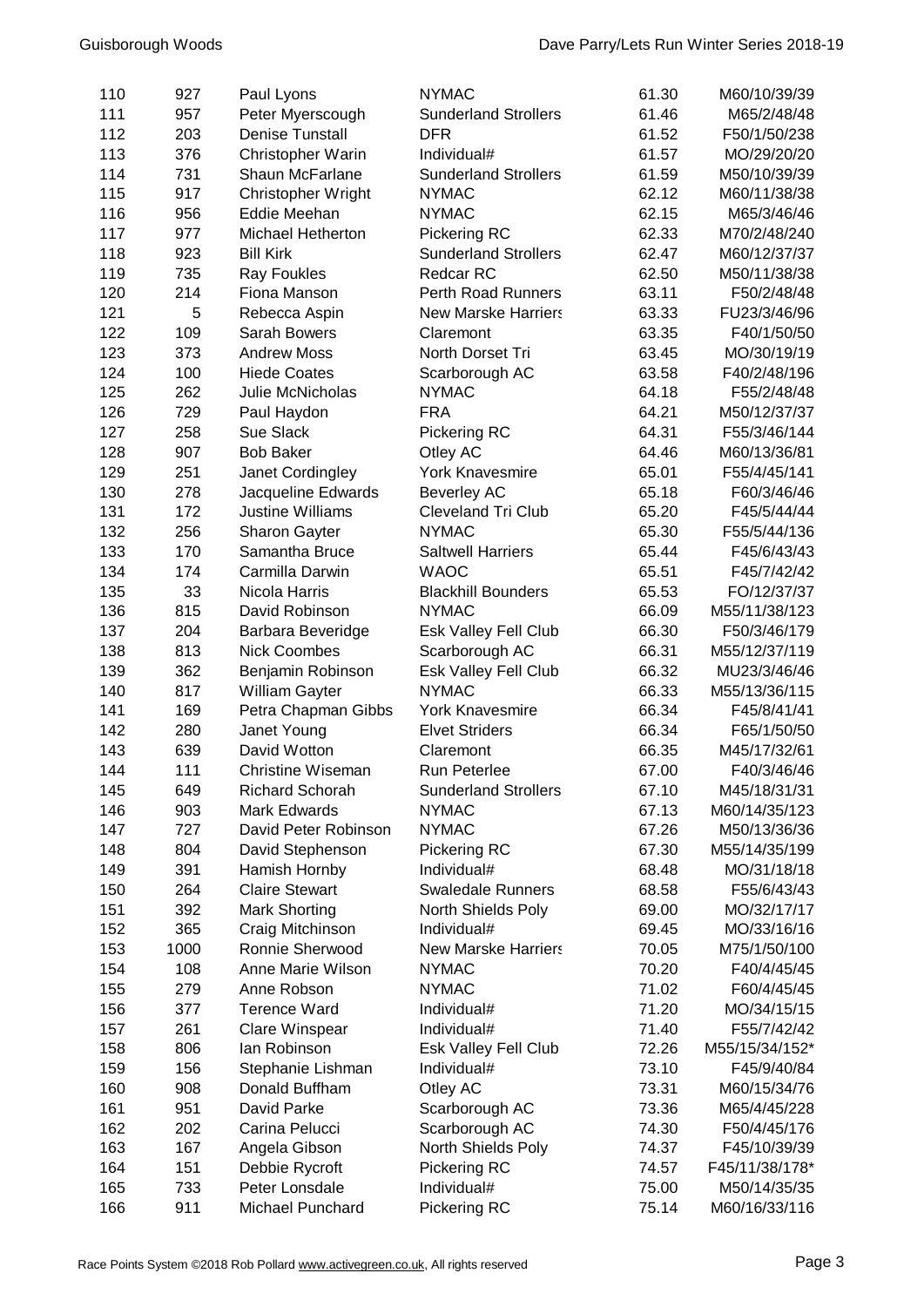| 167 | 173 | Emma Beaumont           | <b>New Marske Harriers</b> | 75.48      | F45/12/37/37  |
|-----|-----|-------------------------|----------------------------|------------|---------------|
| 168 | 215 | Penny Outhwaite         | Esk Valley Fell Club       | 76.15      | F50/5/44/44   |
| 169 | 110 | Louise Ellison          | <b>Redcar RC</b>           | 76.30      | F40/5/44/44   |
| 170 | 643 | Colin Brown             | North Shields Poly         | 76.45      | M45/19/30/30  |
| 171 | 216 | Caroline Bovin          | <b>Blackhill Bounders</b>  | 77.05      | F50/6/43/43   |
| 172 | 113 | <b>Ashley McCulloch</b> | <b>Blackhill Bounders</b>  | 77.30      | F40/6/43/43   |
| 173 | 31  | Gemma Horner            | Individual#                | 77.30      | FO/13/36/77   |
| 174 | 112 | Sue Gamble              | Individual#                | 77.30      | F40/7/42/42   |
| 175 | 263 | <b>Helen Mullarkey</b>  | <b>Saltwell Harriers</b>   | 77.52      | F55/8/41/41   |
| 176 | 158 | Rohan Hill              | Esk Valley Fell Club       | 78.51      | F45/13/36/166 |
| 177 | 43  | Paula Kelly             | York Knavesmire            | 81.26      | FO/14/35/35   |
| 178 | 645 | Sean McAvoy             | Individual#                | 83.28      | M45/20/29/29  |
| 179 | 104 | <b>Heather Weston</b>   | Scarborough AC             | 86.06      | F40/8/41/84   |
| 180 | 213 | <b>Kelly Bentley</b>    | <b>Birtley AC</b>          | <b>DNF</b> |               |
| 181 | 368 | <b>Andrew Wiles</b>     | <b>New Marske Harriers</b> | <b>DNF</b> |               |
| 182 | 39  | Julie Forbes            | <b>Sunderland Striders</b> | <b>DNF</b> |               |
| 183 | 40  | Louise Dwyer            | <b>Sunderland Striders</b> | <b>DNF</b> |               |

(End)

| Teams:  |                      | Club                          | <b>Points</b> | <b>Positions</b> | Team pts/total |
|---------|----------------------|-------------------------------|---------------|------------------|----------------|
| male:   | 1                    | NYMAC 'A'                     | 67            | 6,14,19,28       | 15/36          |
|         | $\mathbf{2}^{\circ}$ | Middlesbrough and Clev        | 126           | 7,11,43,65       | 14/14          |
|         | 3                    | North Shields Poly 'A'        | 146           | 9,39,46,52       | 13/13          |
|         | 4                    | Esk Valley Fell Club 'A'      | 155           | 3,22,51,79       | 12/69          |
|         | 5                    | Scarborough AC 'A'            | 208           | 12,49,58,89      | 11/55          |
|         | 6                    | Hartlepool Burn Road 'A       | 215           | 16,57,60,82      | 10/10          |
|         | $\overline{7}$       | Sunderland Strollers 'A'      | 224           | 21,25,87,91      | 9/9            |
|         | 8                    | Pickering RC 'A'              | 246           | 32, 37, 81, 96   | 8/54           |
|         | 9                    | NYMAC 'B'                     | 256           | 35,62,69,90      | 7/15           |
|         | 10                   | NYMAC 'C'                     | 396           | 94,95,102,105    | 6/10           |
| female: | 1                    | Scarborough AC 'A'            | 28            | 4,9,15           | 15/73          |
|         | $\overline{2}$       | NYMAC 'A'                     | 40            | 6,8,26           | 14/26          |
|         | 3                    | Elvet Striders 'A'            | 53            | 2,14,37          | 13/13          |
|         | 4                    | Morpeth Harriers 'A'          | 72            | 1, 13, 58)       | 12/12          |
|         | 5                    | New Marske Harriers 'A        | 73            | 3,23,47          | 11/39          |
|         | 6                    | Scarborough AC 'B'            | 89            | 20,25,44         | 10/54          |
|         | $\overline{7}$       | NYMAC 'B'                     | 112           | 31,40,41         | 9/9            |
|         | 8                    | York Knavesmire 'A'           | 120           | 28,36,56         | 8/50           |
|         | 9                    | Pickering RC 'A'              | 131           | 27,46,(58)       | 7/52           |
|         | 10                   | <b>Blackhill Bounders 'A'</b> | 135           | 34,50,51         | 6/6            |
|         | 11                   | Esk Valley Fell Club 'A'      | 138           | 35,48,55         | 5/32           |
|         | 12                   | Saltwell Harriers 'A'         | 144           | 32,54,(58)       | 4/4            |

\* = Bonus points not included

# = Non-counter (team)